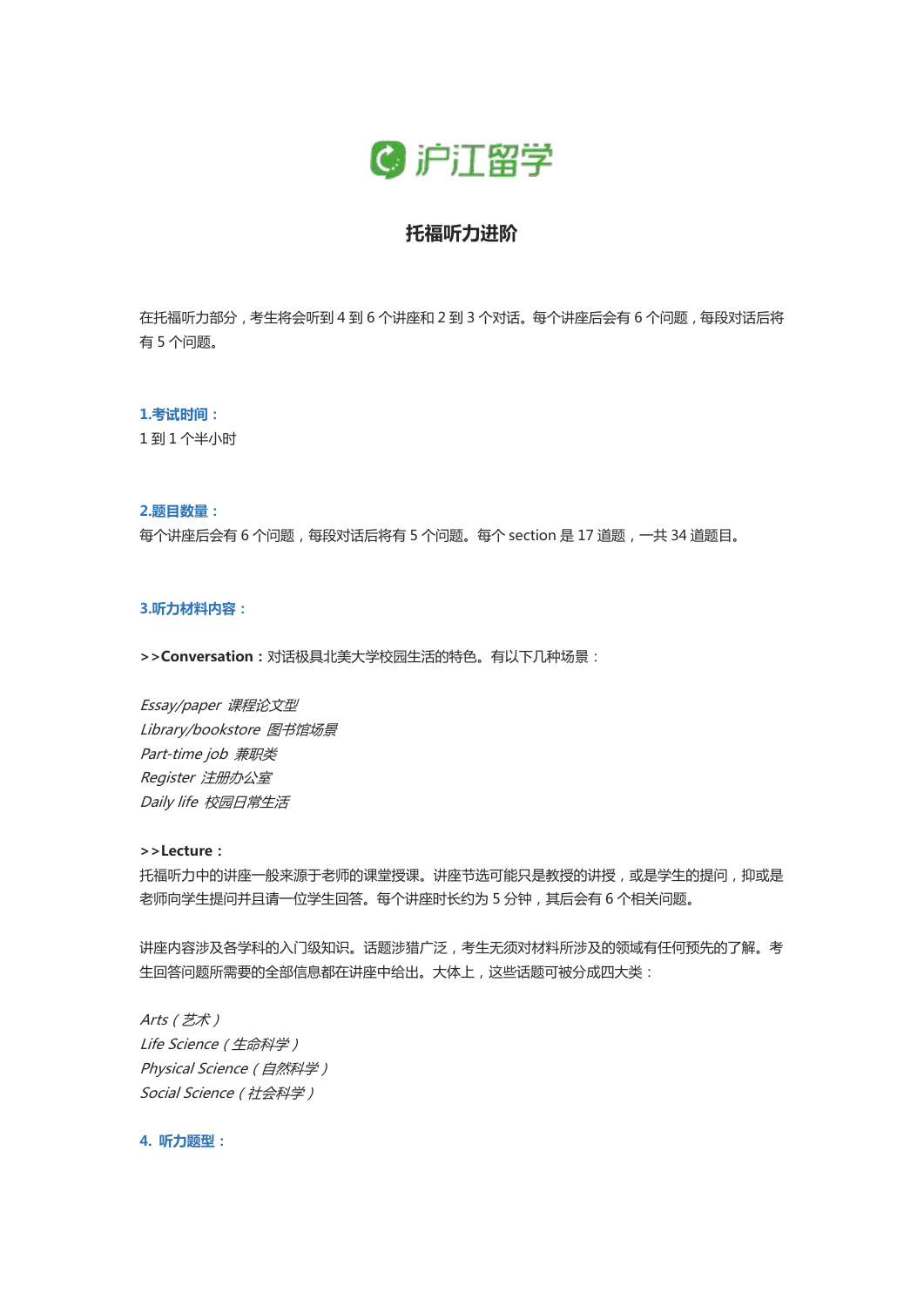## **Type1 :Gist-content Questions**

内容主旨题要求考生理解讲座或对话的主旨大意。材料有时会明确提出主旨,有时则很含蓄。内容主旨题 会要求考生对所听到的信息进行归纳总结。

内容主旨题的典型问法如下: What problem does the man have? What are the speakers mainly discussing? What is the main topic of the lecture? What is the lecture mainly about? What aspect of X does the professor discuss?

#### **Type2 : Gist-purpose Questions**

目的主旨题考察的是对话或讲座的目的而非内容,此类问题较有可能出现在对话中,但偶尔也会出现在讲 座中。

目的主旨题的典型问法如下: Why does the student visit the professor? Why does the student visit the registrar's office? Why did the professor ask to see the student? Why does the professor explain X?

#### **Type 3 : Detail Questions**

细节题要求考生听懂并记住讲座或对话中明晰的细节或事实。通常这些细节通过为文章提供解释、例子或 其他支持内容与对话或讲座的组织联系起来,其练习可能是直接的也可能是间接的。在有些情况下,听力 材料中出现了而一些与主题不甚相关的内容,可能会考查考生此部分的细节。

细节题的典型问法如下:

According to the professor, what is one way that X can affect Y? What is X? What resulted from the invention of the X? According to the professor, what is the main problem with the X theory?

## **Type 4: Understanding the Function of What is Said Questions**

情景理解题的第一种题型是句子功能题,其主要目的是测试考生是否理解某一句话的功能。考生通常 UI 在 重听讲座或对话的一部分后回答此类题目。

句子功能题的典型问法如下: What does the professor imply when he says this?(replay) Why does the student say this?(replay) What does the professor mean when she says this?(replay)

## **Type 5: Understanding the Speaker's Attitude Questions**

情景理解题的第二种题型是说话人态度题,其主要目的是考察考生是否能听出说话人的态度或观点。考生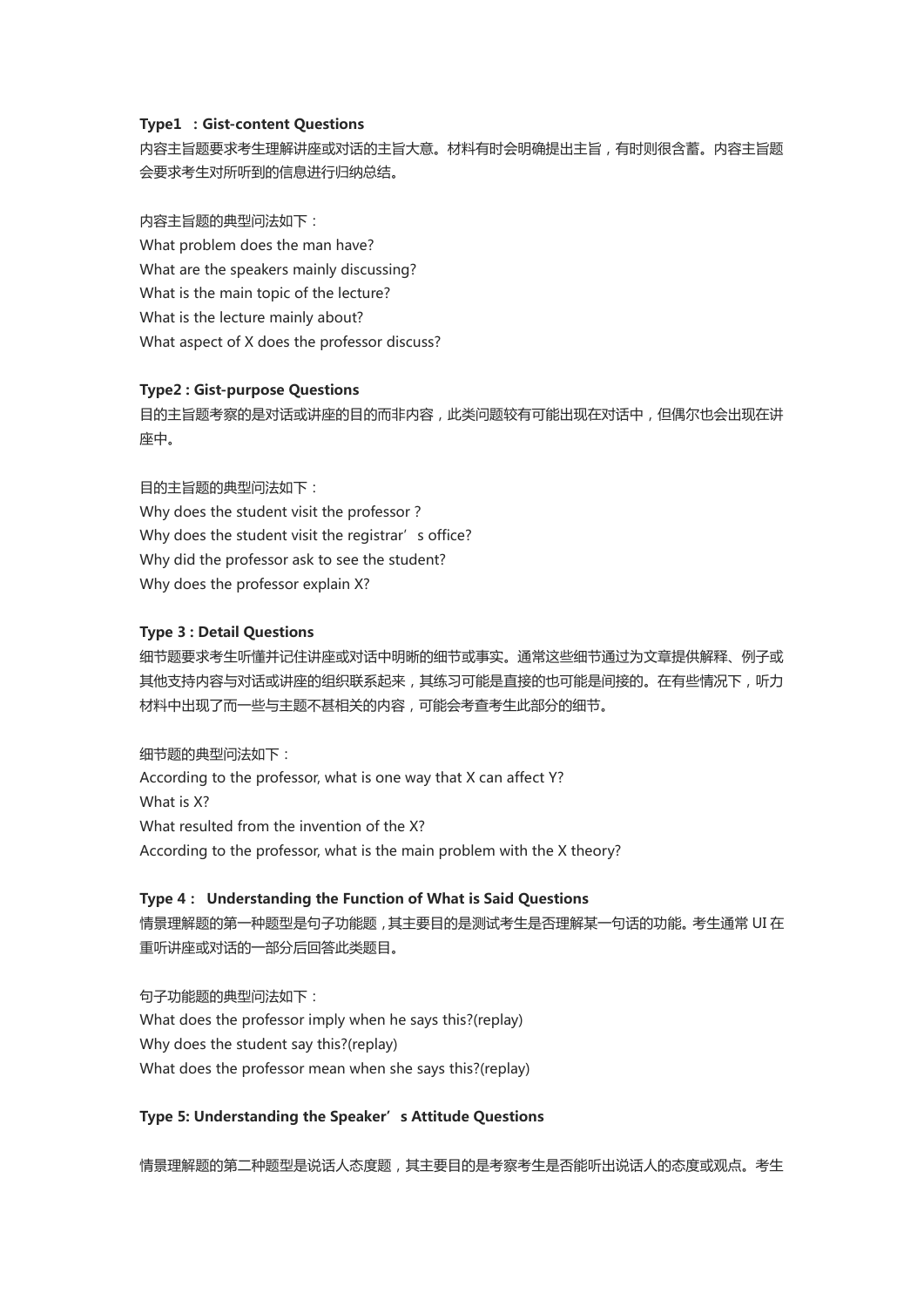也许会被问及关于说话人的感受、喜恶或者感到焦虑或快乐的原因。

说话人态度题的典型问法如下: What can be inferred about the student? What is the professor's attitude toward X? What is the professor's opinion of X? What can be inferred about the student when she says this?(replay) What does the woman mean when she says this?(replay)

## **Type 6: Understanding Organization Questions**

组织结构题要求考生把握整个讲座的结构,或者听力材料中两个部分之间的关系。

组织结构题的典型问法如下 How does the professor organize the information about X? How is the discussion organized? Why does the professor discuss X? Why does the professor mention X?

# **Type 7: Connecting Content Questions**

连接内容题考查考生对讲座中各观点之间的关系的理解能力。这些关系有可能被明确指出或需要考证根据 所听到的材料进行推测。

连接内容题的典型问法如下: What is the likely outcome of doing procedure X before procedure Y? What can be inferred about X? What does the professor imply about X?

# **Type 8: Making Inferences Questions**

连接内容题的最后一种题型是推论题。此时考生需要根据已经听到的内容得出结论。

推论题的典型问法如下: What does the professor imply about X? What will the student probably do next? What can be inferred about X? What does the professor imply when he says this?(replay)

# **5. 托福听力应该从 TPO 第几套开始做?**

## **●经常有同学问,备考听力最好的练习材料时什么?**

在刚开始练习的时候,需要选择适合自己的材料,比如专项进阶或者 Delta 系列。但是,慢慢还是要过渡 到 TPO 的练习,因为托福听力所考察的能力在 TPO 练习中可以集中体现。那问题又来了,同学们在练习 TPO 的时候往往有点无从下手。